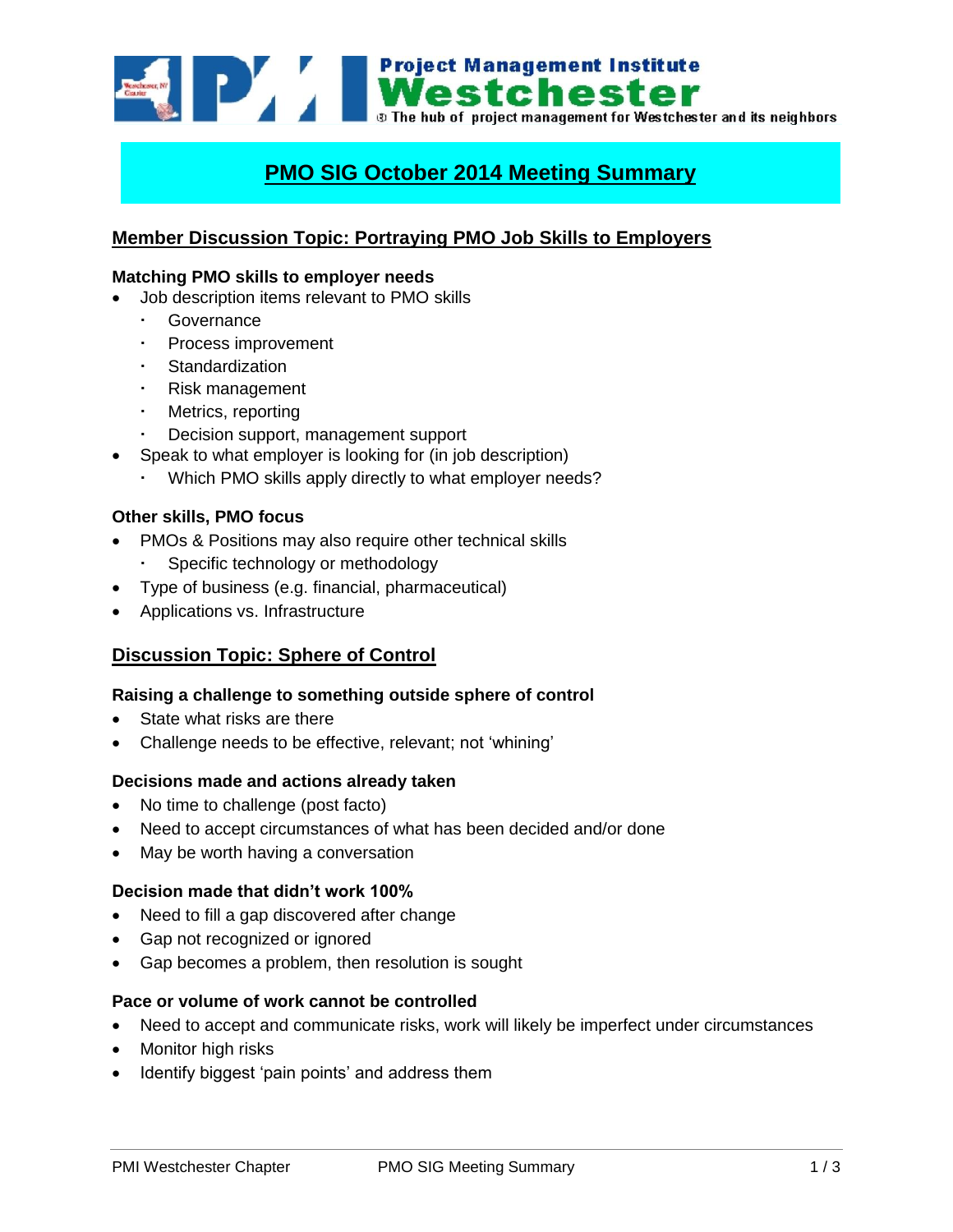

## **Find the voice that helps**

- An explanation, clarification or supportive voice can help
- Upper management
	- Higher level of management may help support or direct the change
- Lower levels of organization
	- Talk to staff, provide direction to guide through change
	- Find a champion in the ranks to help with adjustment or understanding

### **Downsizing, Sunsetting, Outsourcing, Vendors**

- Downsizing organization, sunsetting a service, shifting to outsourcer all have similar impacts
	- Changes employment, opportunity, growth, attitude, productivity
- Staffing decisions (layoffs) sometimes decided by upper management or HR
	- May be based on performance reviews
	- Maybe no input from functional managers, project managers, or PMO
- People changes often more disruptive than process changes
- Outsourcing vendors
	- Staffing may be 100% decided by vendor
	- Staff changes may have impact to customer business
	- Vendor contract may not provide any decision or influence on staffing

### **Acquisition by another business**

- New owner of business will likely change how work is done
	- Tools
	- Standards
	- · Processes
	- · Leadership
- Current staff may 'bark' about changes, plea to keep tools and processes
	- Passionate about tools they love (technical)
	- Revolting against tools they hate (time sheet, workload tracking/management)
- Speak to both sides current staff, new management
- Choose battles, prioritize
- Look for possible compromises on both sides
	- Management
		- i) Temporary exceptions to changes, deferral of changes
		- ii) Must present a strong business case, e.g. customer needs, regulatory requirements
	- Staff
		- i) Appeal to reason, risk, criticality, to identify highest impact
		- ii) Coach on acceptance of change, new leadership direction

## **Next Meeting**

Next meeting is in November. Topic will be Thanksgiving Project Management.